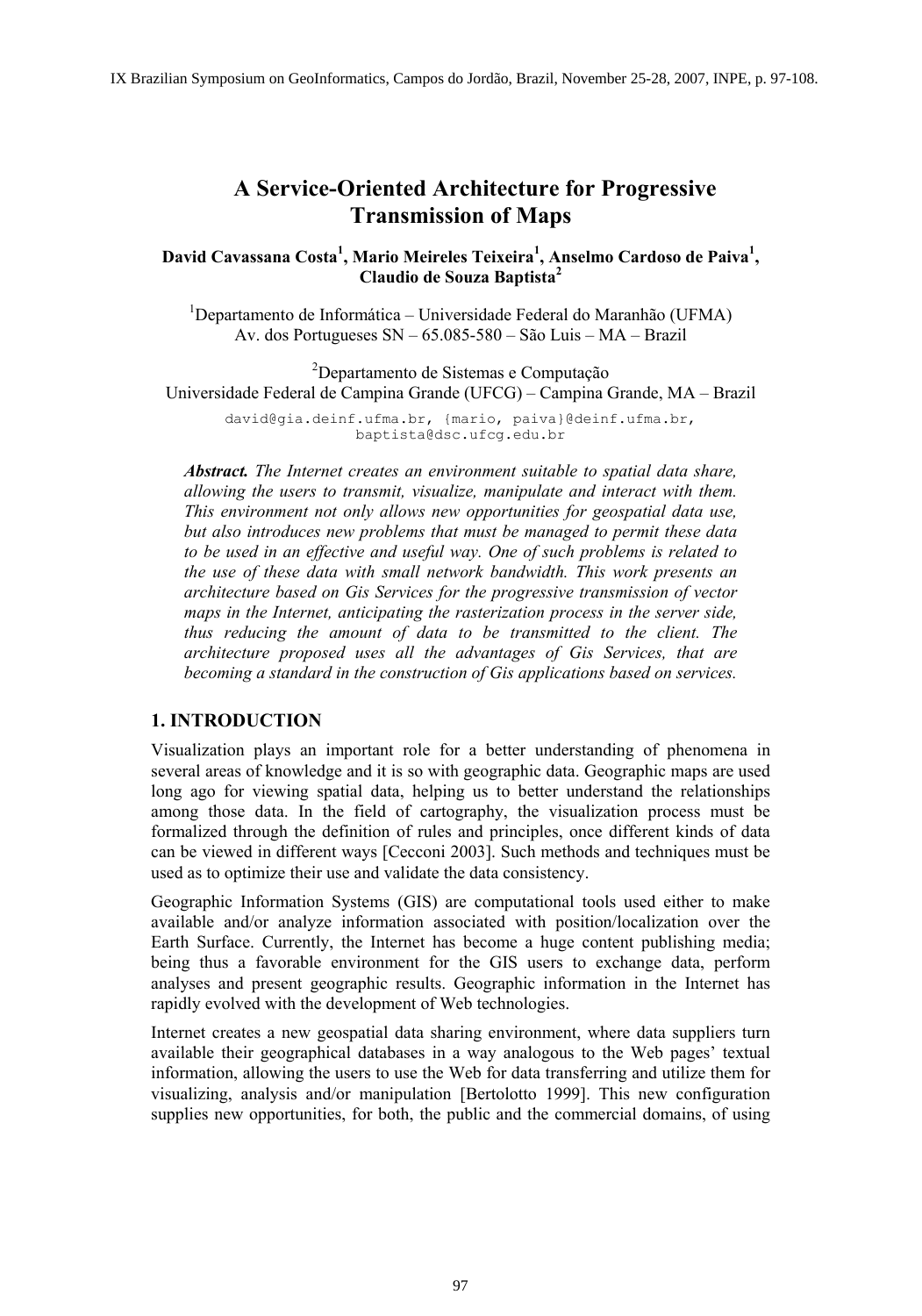geographic data sets. On the other side, new problems arise from such architecture, for example, the availability of large amounts of data stored in repositories lacking efficient transfer methods.

Among the emergent technologies one can cite the Web Services, which allow the building of Web applications flexible, inter-operational and reusable, enabling interactions between those applications. Web Services are software modules identified by an URI that offer services to remote applications called consumers, using the Internet as communication channel [W3C 2002], [W3C 2004].

GIS Services are services of Geographic Information Systems implemented by means of Web Services that perform a specific GIS function which can be integrated as part of one or more applications [Yumin 2004]. GIS Services is often associated to the Web Services based GIS.

Even with the growing Internet users' access to a bigger bandwidth, there are still situations where the transmission cost is a critical factor, as in the case of wireless networks or dialed access, especially in under developed countries or localities where there is no chance of using a dedicated connection. Those adverse characteristics encouraged the appearing of various methods for efficient data transmission, necessary to minimize the response time, enabling the own publication of vector based geographical information in systems with low transmission rates.

Once all geographic data tends to be very bulky in the majority of geographic data banks, the transfer process may force the user to wait a long time or even it may become prohibitive. To solve these problems, techniques such as progressive transfer and generalization can be rather feasible solutions. Such techniques are being proposed, evaluated and combined nowadays aiming at solving or, at least, soften the problem of latency in the Internet geographic map transmission. The complexity of techniques and algorithms meant for solving such problem is one the major motivations for research in that area, once each approach has different focus and scope.

Several methods have being proposed as to progressively transmit vector spatial data [Cecconi 2004], [Bertolotto 1999], [Buttenfield 2002], [Oh 1999], [Han 2004], [Yang 2004], [Yumin 2004]. Such methods are based on the idea that the user, in general, gradually consumes the map's information, starting from low detail levels scaling to higher ones. Based on that evidence, it is possible to generate maps in a certain way, dividing them and gradually transmiting them.

In the progressive transmission, the maps server divides the maps into a low resolution version and a set of incremental versions that, when incorporated into a certain maps' version, generates a more detailed version of that map. The client is in charge of receiving the maps' detail increments in such a level n, and integrating them into the actual version of the map, generating a map version at the level  $n+1$ .

Other approaches to that problem exploit the device's constraints, such as the visualization resolution. This can determine the level of details that can be visualized in a specific device. In general, the device can present fewer details than the ones sent by the maps server. The detail level that can not be visualized increases the transmission cost and does not enhance the map's quality being viewed by the client. This way, the removal of this redundant information minimizes the client's response time without barring the map's quality [Liang 2001].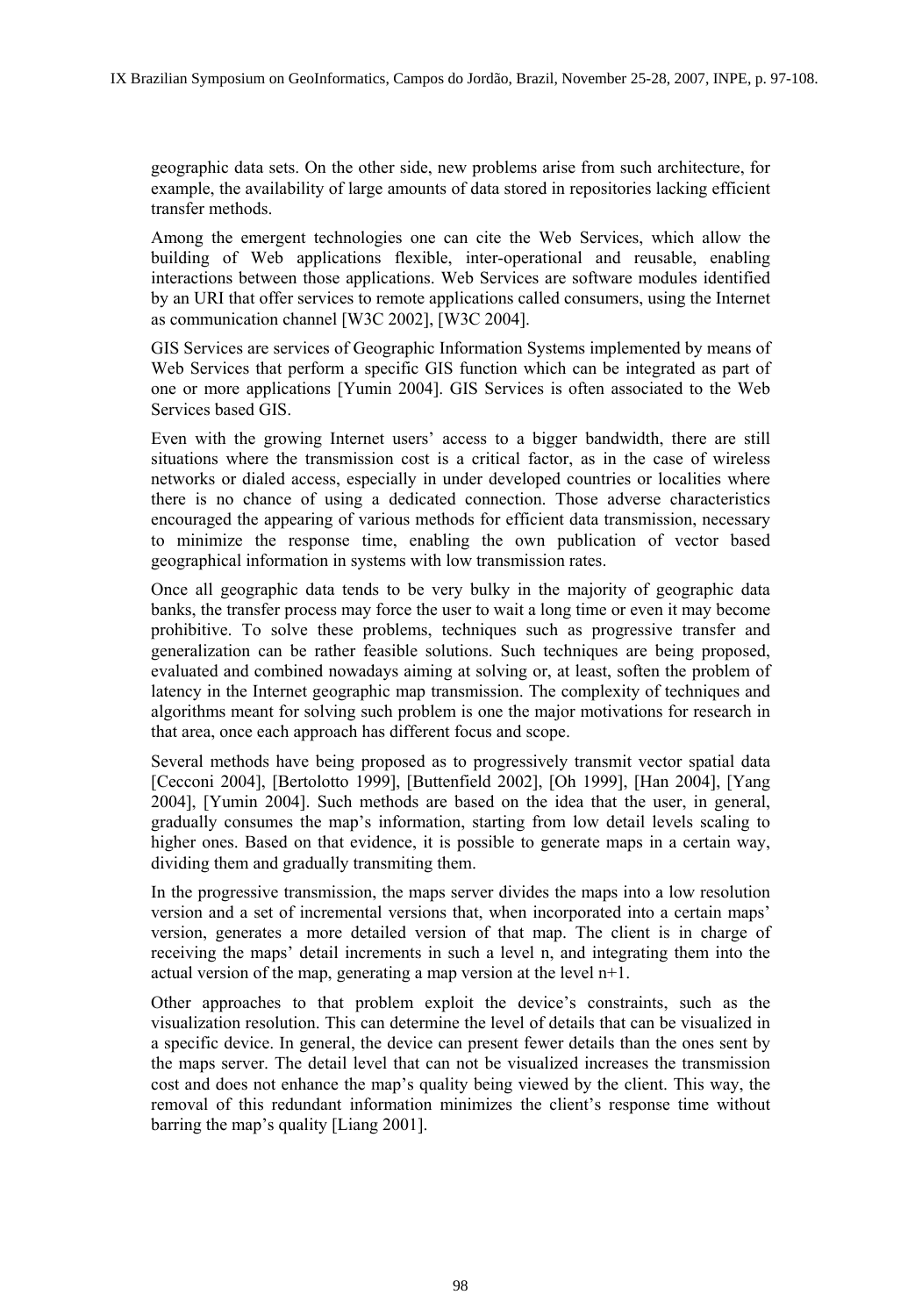Our work proposes a Web Service Oriented architecture for a geographic map server with support to progressive transmission, using combined techniques of generalization, content adaptation and progressive transmission, in order to efficiently enhance the map transmission process from the server to the client with minimum impact in the data consistency, increasing the application's usability and minimizing the response time experienced by the user by means of modular inter-operational and reusable components, distributed between client and server.

The remaining of the article is organized as follows: Section 2 presents some of the main work related with Web Services and GIS Services. Section 3 presents the used GIS's framework architecture and the transmission maps architecture handled for implementing the service. It also presents the proposed Maps Service, detailing its architecture, usage scenario, service interface and an implemented client application. Section 4 presents the performance data relative to the results and measurements taken with the new proposed architecture and, finally, Section 5 discusses the conclusions of this work, suggesting some feasible future enhancements.

## **2. SUPPORT ARCHITECTURES**

This work aims is to present an architecture based on GIS Services for a map service that also have progressive map transmission capabillities. Before the proposed architecture presentation, we will present two other architectures that used as the basis for our work. The first one is the iGIS architecture. iGis is a GIS framework for Web map publishing. It is used for the map generation that are made available by the GIS Service. Following, we also describe the progressive transmission architecture used bye the proposed GIS Service.

## **2.1 iGIS Architecture**

The iGIS [Baptista 2004] is a framework with a three layer architecture, aiming at implementing a Geographic Information System based upon the Web following the OpenGeoSpatial standard. As a framework, the iGIS allows the rapid applications' development of Web based geographical information systems.

The iGIS architecture was designed according to the MVC (Model-View-Controller) architecture standard in three layers as depicted in Figure 2. In the presentation layer, the Java Server Pages (JSP) technology is used as to implement dynamic pages. Besides that, SVG and Javascript are used for exhibiting the map, visualization tools and the map processing.



**Figura 2. Arquitetura do iGIS [Baptista 2004].**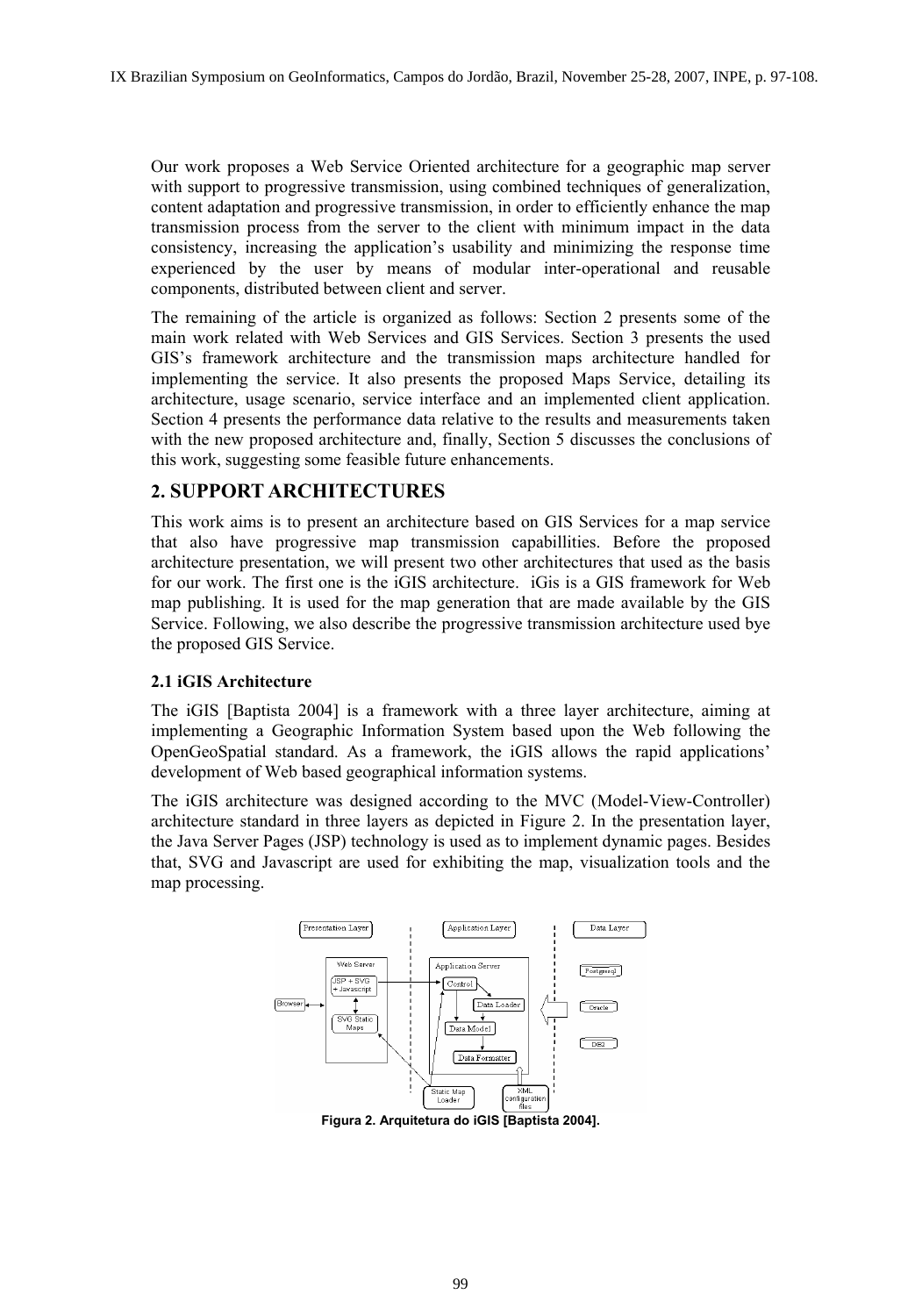The data layer is represented by a special instance of a database named DataSource. The iGIS can communicate with different DataSources, for example, Oracle, Postgresql, IBM DB2 shapefiles from ESRI. That layer, among others, is responsible for the database independence when handling geographic data. The application layer is responsible for the business logic. That layer manipulates the clients' requests turning them into the OGC model and, finally, gives them a format in an instance of the introduction/presentation layer. This layer is compounded by the following modules: Control, Data Loader and Data Formatter. The data loader is responsible for the data loading from different data sources, which are configured by means of XML files. The control module defines the necessary action sequence for meeting the clients' request, and returns the properly formatted data back to the presentation layer.

The Data Formatter is the module that assures the independence between the data manipulation and presentation. Currently, the iGIS supports formatters for vector and raster data.

As a framework, the iGIS has some extension points. One of them is the Map Formatter, which is useful for implementing a progressive transmission architecture by reusing all the functionalities reminiscent in the framework. Thus, the progressive transmission architecture was implemented within the Formatter package, generating a new sub-pack called "Progressive".

### **2.2 Progressive Transmission Architecture**

As a means of providing the internet with an efficient vector maps transmission and visualization process, is necessary to render the maps into different detail levels. Our approach is based on the progressive map transmission, considering the characteristics of the visualization device, especially its resolution.

The progressive transmission architecture used in this work is detailed in [Costa 2006], and is based on the idea that it is possible to transmit only what can be visualized, progressively, in a similar way as proposed by Liang (2001). However, the used solution is based on a more generic approach that considers the map's low level information, the point's coordinates and the visualization resolution in the device.

By using the maps' progressive transmission, the user must initially work in a low resolution version of the map in order to localize the area that most interest him/her. Then, as soon as a visualization operation is done, e.g., zoom, the user views the interest area with better resolution in an incremental way.

The main idea of the progressive algorithm is to take into account the device's targetresolution. Hence, only the strictly necessary map information to generate a correct visualization in that resolution is sent. That approach removes non visible points and lines.

In the map's rendering process, the points change from map's coordinates to device's coordinates. In this process, some points are transformed and mapped into the same pixel. The used algorithm anticipates that process, removing from the polygon or from a line, consecutive points that would be mapped into the same pixel whenever the map would become rendered.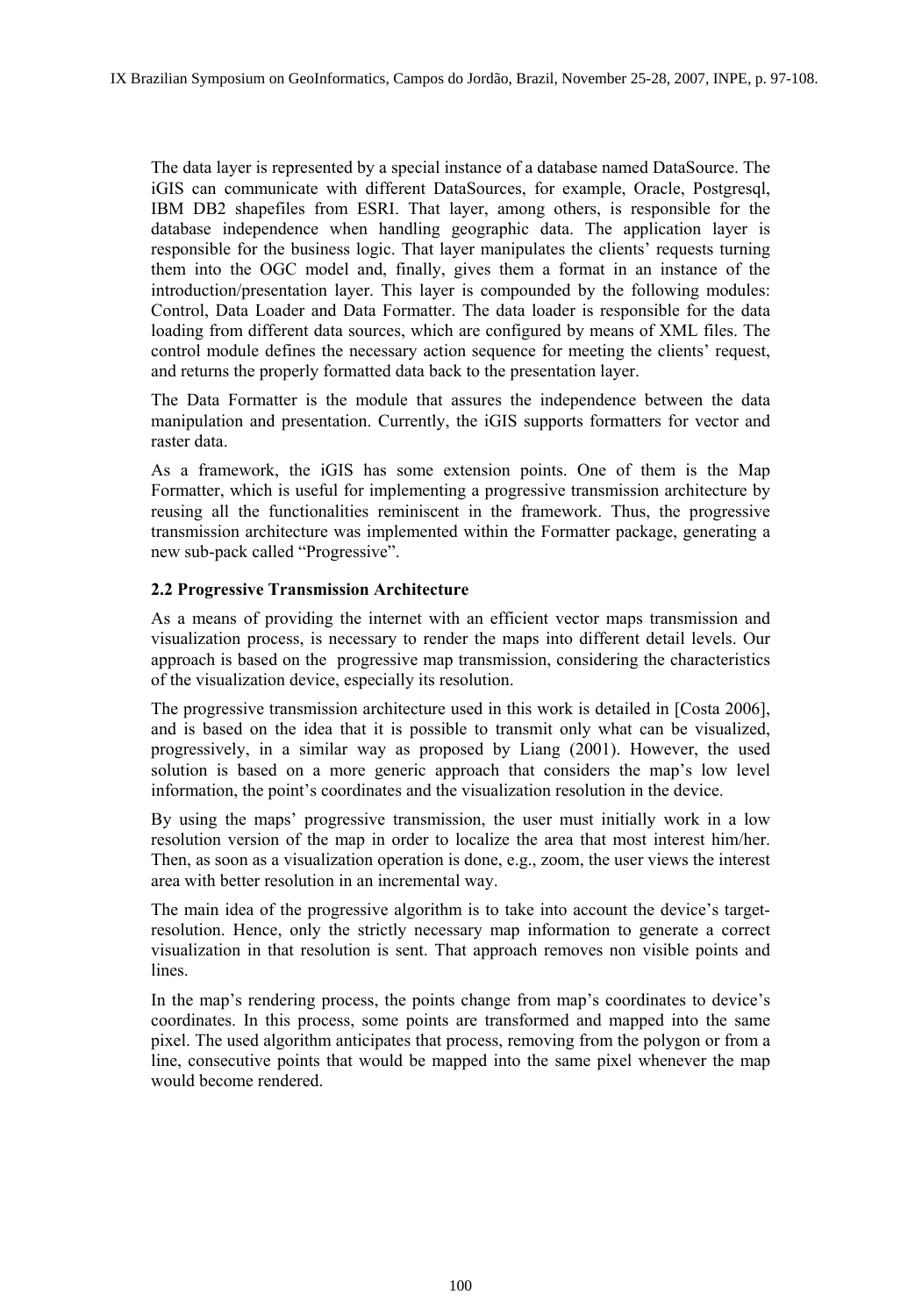### **3. Service-Based Progressive Map Transmission Server**

#### **3.1 General Architecture**

The progressive transmission GIS Service uses the iGIS framework and its progressive maps generation process starting from spatial database. Firstly, map data is loaded from the database to be published. The published content is defined through XML files that specify the database, the tables and layers of the map to be published. That loading originates several files for the same map. One of them is concerned with the lower resolution map, the others contain the increments and details able to transform a map from a n level to a  $n + 1$  level by means of data integration operations.



**Figure 3. The Proposed GIS Service Architecture** 

Once the files are generated, the map can be accessed by the GIS Service through their methods, as shown in Figure 3. Initially, the Web Service enables the acquisition of a map in a low version, and later permits the acquisition of a more detailed map for a given resolution level, enhancing its resolution. Yet, there is the possibility for the client to request details of only determined layers of the map, for example request more details about highways; but not so many details of the municipality limits. Interactions between client and map server is done through the SOAP protocol. Thus, the client can be mobile, desktop or even a dynamic Web page. Therein, the iGIS architecture is condensed into just one block, and the implemented GIS Service uses its infrastructure as to provide its services to progressive map clients.

The client must be able of receiving those data and integrate them into the maps they already have in its cache. When receiving data from the increments he/she conducts DOM calls to the SVG map, generating more detailed versions of the related SVG paths, those ones that must be updated while passing from the n level to the  $n + 1$  one.

GIS Services proposes to turn available the maps delivery service supporting progressive transmission, independent of platform or programming language. The only restriction to the client is that it must be able of rendering the map into SVG and update it via DOM operations, which is possible for Web clients, Java implemented Desktop clients, .NET or, for instance, even mobile clients. The service is the same and its use can be adapted according to the application. One advantage of its use by Desktop clients is the performance gain got with respect to the Web client, which is up to 25 times faster in terms of processing and 5 times quicker in terms of total response, results got in our tests. As we will see in the results Section, that happens because, in the case of the Web client, DOM/Javascript operations make the map integration process a little bit slower [8] compared with the desktop client, but not until the extent of not justifying its application also to Web clients.

The GIS Service guarantees the inter-operability, platform and implementation language independency, assuring to the clients higher flexibility. A Java client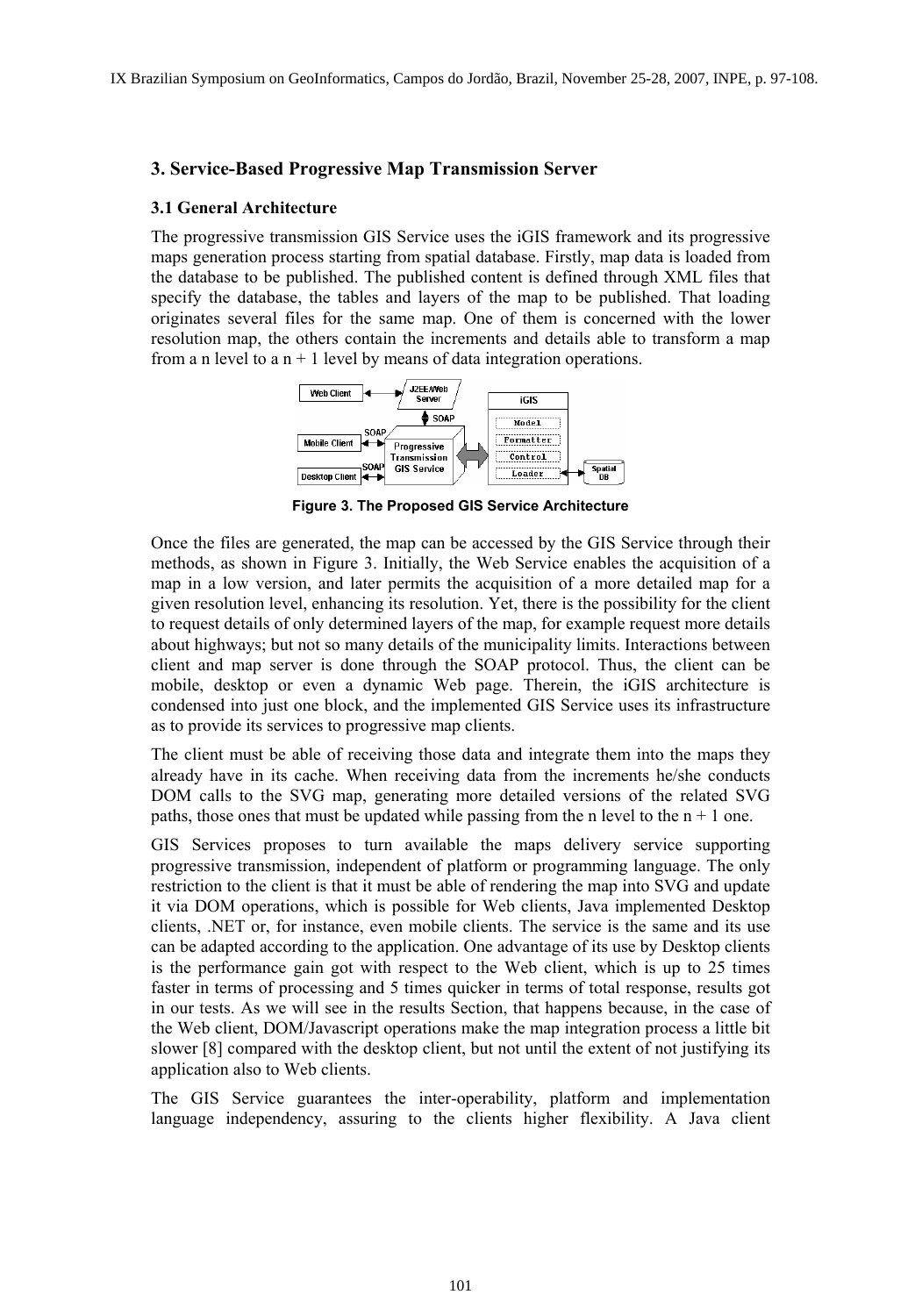application may even be in need of more performance as to guarantee higher service quality, for example in the case of critical applications. The implementation of a new client, native for the target platform, can already be sufficient to promote higher performance. Yet, even the data integration algorithm [8] can be modified as to optimize resources usage, in a transparent way for the server, who continues making available its data through its standardized methods with a given format. Furthermore, the progressive transmission service may be integrated in othe Gis systems or can be added other modules to it.

## **3.2 Maps Generation and client/server interaction Scenario**

Initially, maps generation from spatial database must be conducted. This is done through the iGIS Framework, whose task flow is briefly illustrated in Figure 4:



1.Load database maps. 2.Recover metadata from the database. 3.Select map and map layers to be published. 4.Save selected definitions in XML format. 5.Initiate map publishing process. 6.Initiate Map Loader. 7.Recover map definitions. 8.Load spatial data from the database. 9.Create a map's data structure in main memory. 10.Give a format to the map in progressive fashion. 11.Calculate low resolution map. 12.Save low resolution map. 13.Calculate map increments (details).

14.Save map increments into a file.

**Figure 4. Progressive maps generation scenario** 

Once the maps have been generated and their details properly decomposed, the Progressive maps transmission GIS Service starts to work.

### **3.3 GIS Service Interface**

Following, the progressive maps server methods, together with a brief explanation on the behavior of the performed operation, are presented.

*String getMapNames*() and *String getMapNames(int xMin, int xMax, int yMin, int yMax*): Obtains the maps' names with support in the progressive transmission stored in the server. The map name will be used by the other methods identifying just a single map. The difference between both methods is that to the second one is assigned as parameter a given rectangular area (box), and only the maps contained within that area will be returned.

*String getMapDescription(String mapName):* Obtains information on the map with/through the given/defined name. That information is only used by the end user and is not meant to be processed by other services.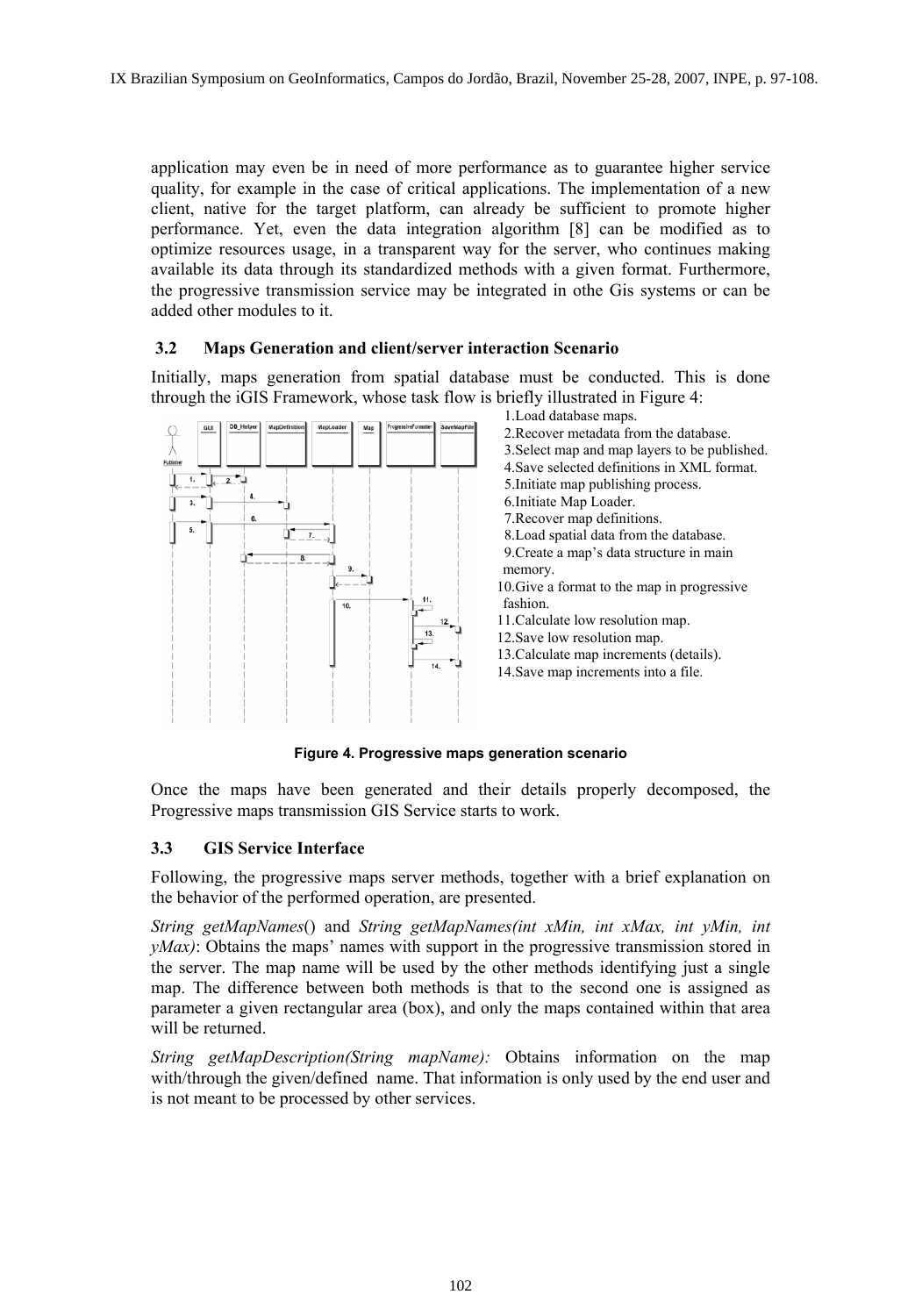*String getLowResMap(String mapName)*: Obtains the map in its lower resolution and less detailed version in the SVG format. Initially, this version is exhibited to the client and, as long as he/she requests more details, the SVG map will be updated via DOM operations, by applying the client's side integration algorithm.

*String getLayerNames(String mapName) and String getLayerNames(String mapName, int xMin, int xMax, int yMin, int yMax)*: Gets the layer names of a given map that will be used by other service's methods. To the second version is assigned as parameter a given rectangular area (box), and only the maps contained within that area will be returned.

*String getLayerDescription(String mapName, String layerName)*: Obtains information about a given legend of a given map. Similar to the information method about the map, those info will only be used by the end user.

*String getNextLayerIncr( String mapName, String layerName, int level) and String getNextLayerIncr(String mapName, int level)*: Gets the details of a given map layer for a given resolution level. The second method is similar to the former, but it gets details on all the layers of a map for a given level. Those details will be processed and integrated to the map already held in the client's cache through DOM operations of the map in SVG.

*int getLevels(String mapName)*: Gets the number of levels (versions) of a given map.

*String getMinResolution(String mapName)*: Obtains the map's lower resolution, allowing the client to adjust his/her viewing window to the less detailed map sent at the beginning of the progressive transmission process.

*String getLevelRes(String mapName, int level)*: Obtains the resolution of a given map level. Similar to the prior method, it helps the client to adjust his/her window when a map is received and integrated, increasing its detail level.

 *String mapToScreen(double x, double y) and String screenToMap(double x, double y)* : Turns a point into real coordinates for a map point in the monitor and in the monitor into a point in real coordinates.

*String getDetails(int x, int y)*: Gets information about a given map point, i.e., information on the objects to which that point belongs to, as for example, rivers, highways and cities existing in that point.

## **3.4 Reference Application**

A desktop client and a Web client were developed as to test the implemented services' functionalities. Additionally, we also conducted a performance evaluation between the Web-based approach, described in [Costa 2006], and the new architecture, based on Web Services. The Axis [Apache 2007] was used to generate the Web Services, together with the Tomcat 5.5 server.

Most of the client application functionalities were previously described, as the application is just a prototype of the implemented services.

Nevertheless, we must highlight the way in which the details request is done. It can be conducted in two ways: synchronously and asynchronously.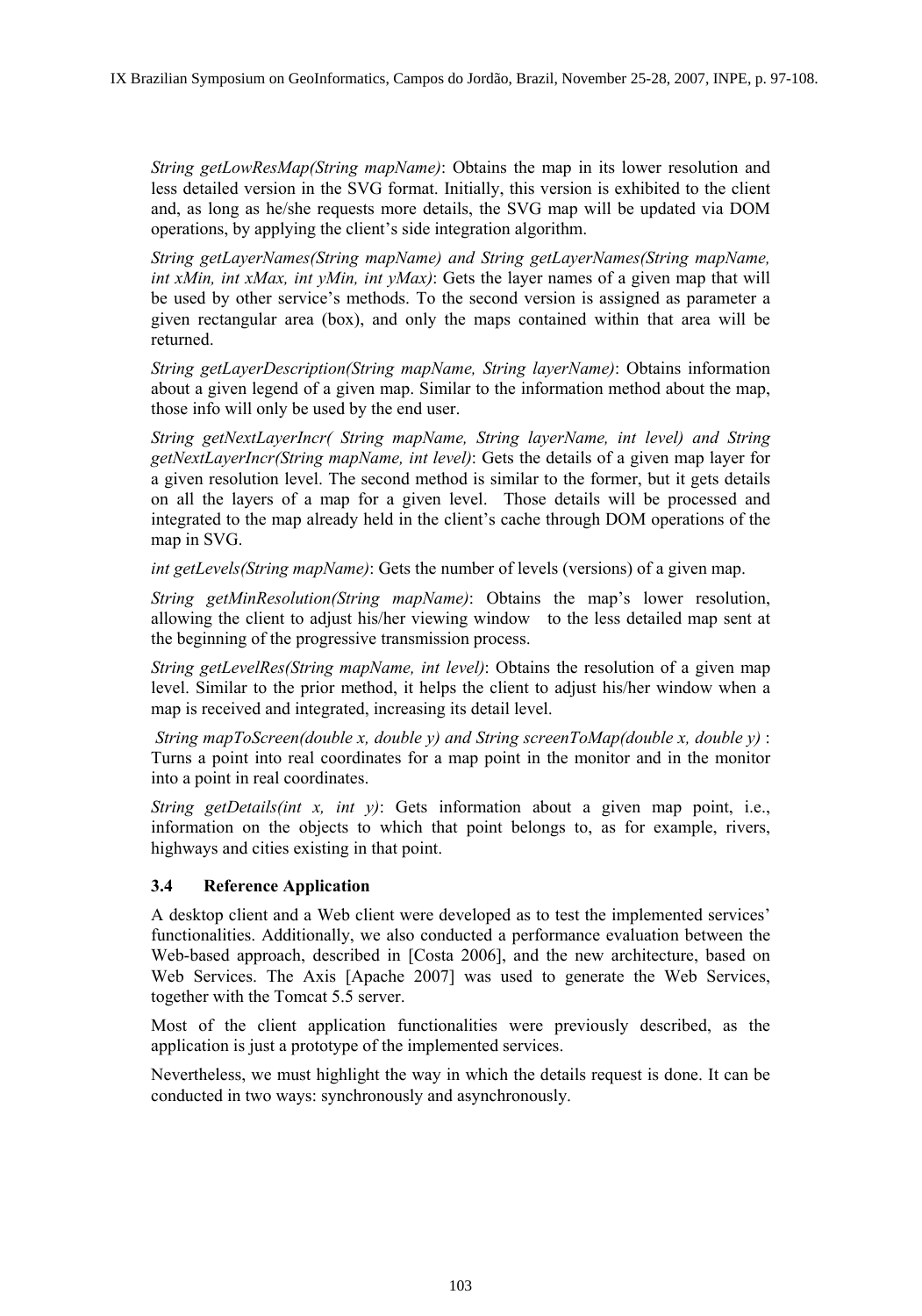In the asynchronous approach, the client is free to perform other tasks while waiting for the increments arrival of a given layer. For example, that is practical in the case the client is interested in the details of the all the map layers. In this scenario, several asynchronous requests of the map's layers details are done via Web services, and as soon as they are received, they are integrated into the map, while details of other layers continue to be obtained, allowing the client to perform other tasks besides the processing and details integration. In addition, the rest of the application consists basically of calls for services previously detailed. The Web client was implemented aiming at comparing its performance against a Desktop client, as will be detailed in the following section.

## **4. Performance Evaluation**

The tests presented herein aim at comparing two progressive transmission approaches, using the same maps and the same technique. The first approach is currently used by the iGIS, described in Section 3.1 and detailed in [Costa 2006], which operates independent ly of the implemented GIS services. The second approach uses the GIS Services architecture proposed in this work. The aim of this evaluation is to compare these two approaches performance and observe the gain obtained with the GIS Services technique, which guarantees flexibility and platform and programming language independence to the client.

|                                    |              | <b>Brasil1</b> | <b>Brasil2</b> |
|------------------------------------|--------------|----------------|----------------|
| Original size (KB)                 |              | 19139          | 35847          |
| <b>Ouantized Size (KB)</b>         |              | 6728           | 11223          |
| $\circledast$<br>.ar<br>Ծեց<br>Մահ | 5KB/s(s)     | 3827,8         | 7169,4         |
|                                    | $12KB/s$ (s) | 1594,9         | 2987,3         |
|                                    | $25KB/s$ (s) | 765,6          | 1433,9         |
| ଛ<br>ransn<br>Time<br>Quar<br>Map  | 5KB/s(s)     | 1345,6         | 2244,6         |
|                                    | $12KB/s$ (s) | 560,7          | 935,3          |
|                                    | $25KB/s$ (s) | 269,1          | 448.9          |

**Table 1. Maps size and respective transmission times** 

Two different maps were used (Brazil1, and Brazil2, with information on the Brazilian Political Division, whose real and quantized sizes are arranged in Table 1. The real size does not use any technique for efficient map transmission, and the quantized size concerns the map generated by the quantization technique for the chosen maximum resolution. Besides that, the maps transmission times are shown in the Table 1, in order to compare it to other tables that show data relative to those maps using the progressive transmission technique in both approaches.

We intended to measure the extent of the gain via desktop client architecture as compared with the Web client using Javascript processing. That can be verified in Tables 2, 3 and 4. In Table 2, column Incr. represents the increments size for a given map level. Column TJS is the Javascript approach, while column TGS represents the desktop client processing time using GIS Services. The last column represents the Gis Service approach gain with respect to Javascript, meaning how faster the former is than the later. The processing time for the map at level 0 is zero, since the server sends a low resolution map to the client, avoiding any integration processing for map rendering.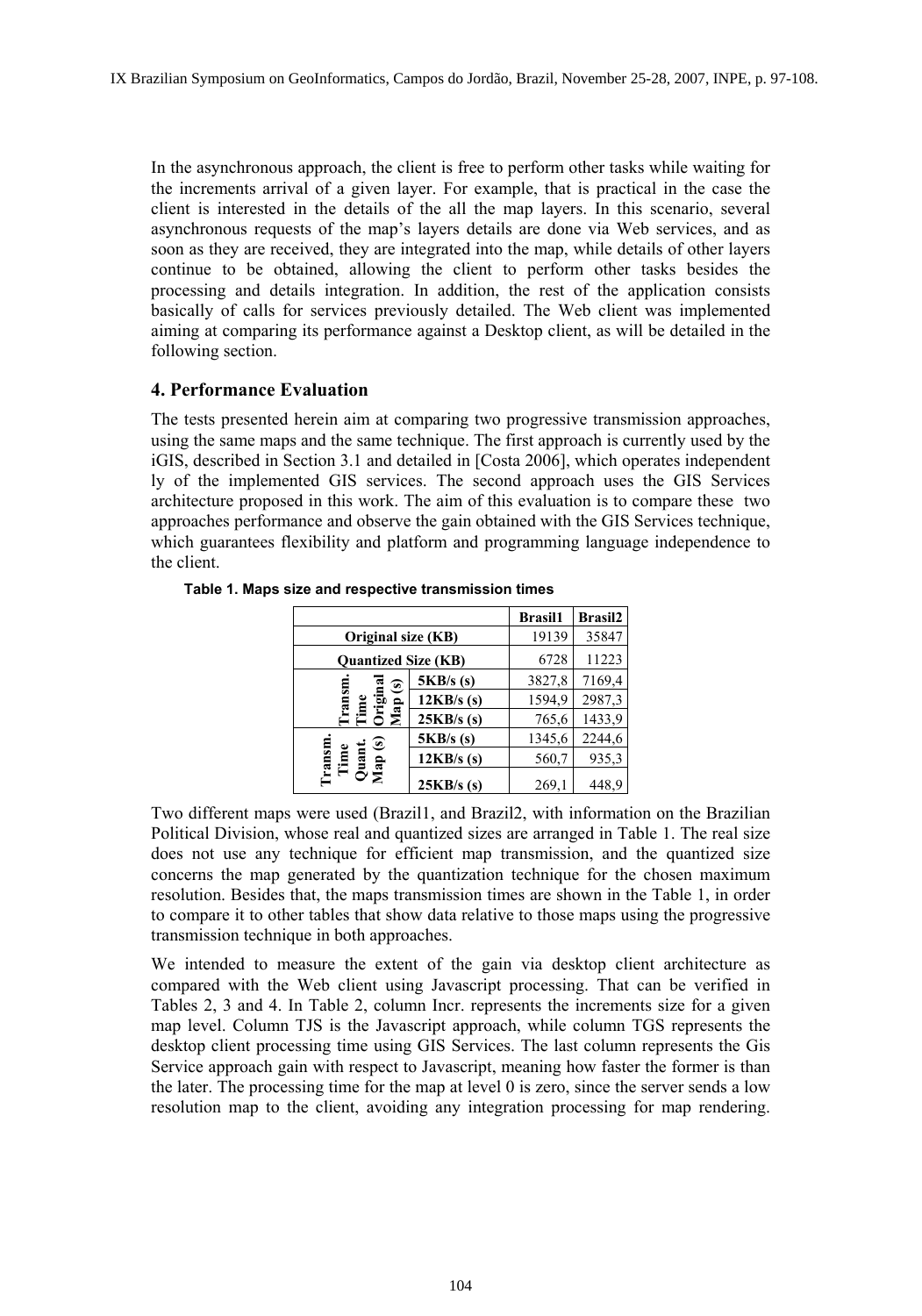Notice that the maps' rendering time was neglected once it did not present much variation in the two approaches.

| <b>Brasil2</b> | <b>Resolution</b> | Incr. (KB) | TJS(s) | TGS(s) | TJS/TGS (gain) |
|----------------|-------------------|------------|--------|--------|----------------|
| level 0        | 75x75             | 1476       |        |        | $\theta$       |
| level 1        | 150x150           | 2876       | 527,86 | 20,51  | 25,74          |
| level 2        | 300x300           | 3076       | 542,28 | 24,10  | 22,50          |
| level 3        | 600x600           | 3012       | 555,98 | 22,88  | 24,30          |
| level 4        | 1200x1200         | 3103       | 561,13 | 24,57  | 22,84          |
| level 5        | 2400x2400         | 2917       | 557,16 | 24,52  | 22,72          |
| level 6        | 4800x4800         | 2094       | 540,93 | 25,53  | 21,19          |

**Table 2. Processing times comparison between clients for Brazil 2 map** 

In addition, we obtained some additional information concerning the GIS service architecture's real gain compared to the use by Web Javascript clients, weighing the response time (increments transmission time plus their processing time to integrate them into the map). To do that, the results were simulated in low bandwidth networks (hypothetical rates, ideally constant), 5, 12 and 25 KB/s. Values for each network and for each map are shown in Tables 3 and 4.

**5 KB/s** 12 KB/s 25 KB/s<br>**Brasil1 15 LGCD 15 LGCD 16 LGC JS GSD JS GSD JS GSD level 0**  $\begin{bmatrix} 285,4 & 285,4 & 118,9 & 118,9 & 57,1 & 57,1 \end{bmatrix}$ **level 1 506,9 444,4 253,2 190,7 158,9 96,4 level 2** | 514,4 | 456,5 | 254,1 | 196,2 | 157,4 | 99,6 **level 3**  $\begin{array}{|c|c|c|c|c|c|} \hline 482,3 & 419,6 & 244,3 & 181,6 & 155,9 & 93,2 \hline \end{array}$ **level 4**  $\begin{array}{|c|c|c|c|c|c|} \hline 376,3 & 309,5 & 202,4 & 135,6 & 137,7 & 71,0 \\\hline \end{array}$ **level 5** 221,9 155,8 138,0 71,9 106,8 40,7 **level 6**  $\begin{bmatrix} 144.9 & 78.7 & 105.6 & 39.4 & 91.0 & 24.8 \end{bmatrix}$ 

**Table 3. Response times comparison between clients for Brazil 1 map** 

When comparing the times of Tables 3 and 4 with the times of Table 1, the transmission times of the original and the quantized maps, we observe the usability and efficiency gain of the proposed architecture. Within it, a large step (complete map transmission, in a huge size) is divided in various additional steps (increments transmission), meeting the user's necessities. That can be viewed in Figure 7. The desktop client gain with respect to the Web client is observed comparing both clients' times with a given rate, in Tables 3 and 4. For example, in Brazil 2 map, the desktop client has a total average gain of about 4 to 5 times over the Web client. In the case of the real map transmission, even though it does not demand further details and processing, the initial real map transmission (the only one) takes too much time, being this the main transmission problem of large maps in the Internet. Comparing the progressive transmission techniques with the quantization one, it can be verified the more details are necessary the more advantageous is the use of the progressive approach.

In Tables 3 and 4 we can see that the desktop client gain becomes relatively more evident for higher bandwidths, since the increments transmission time, which is constant for both progressive transmission approaches, has stronger impact in the application than the increments processing time for small transmission rates. Thus, for low bandwidths, a client with large processing capacity can not compensate the problem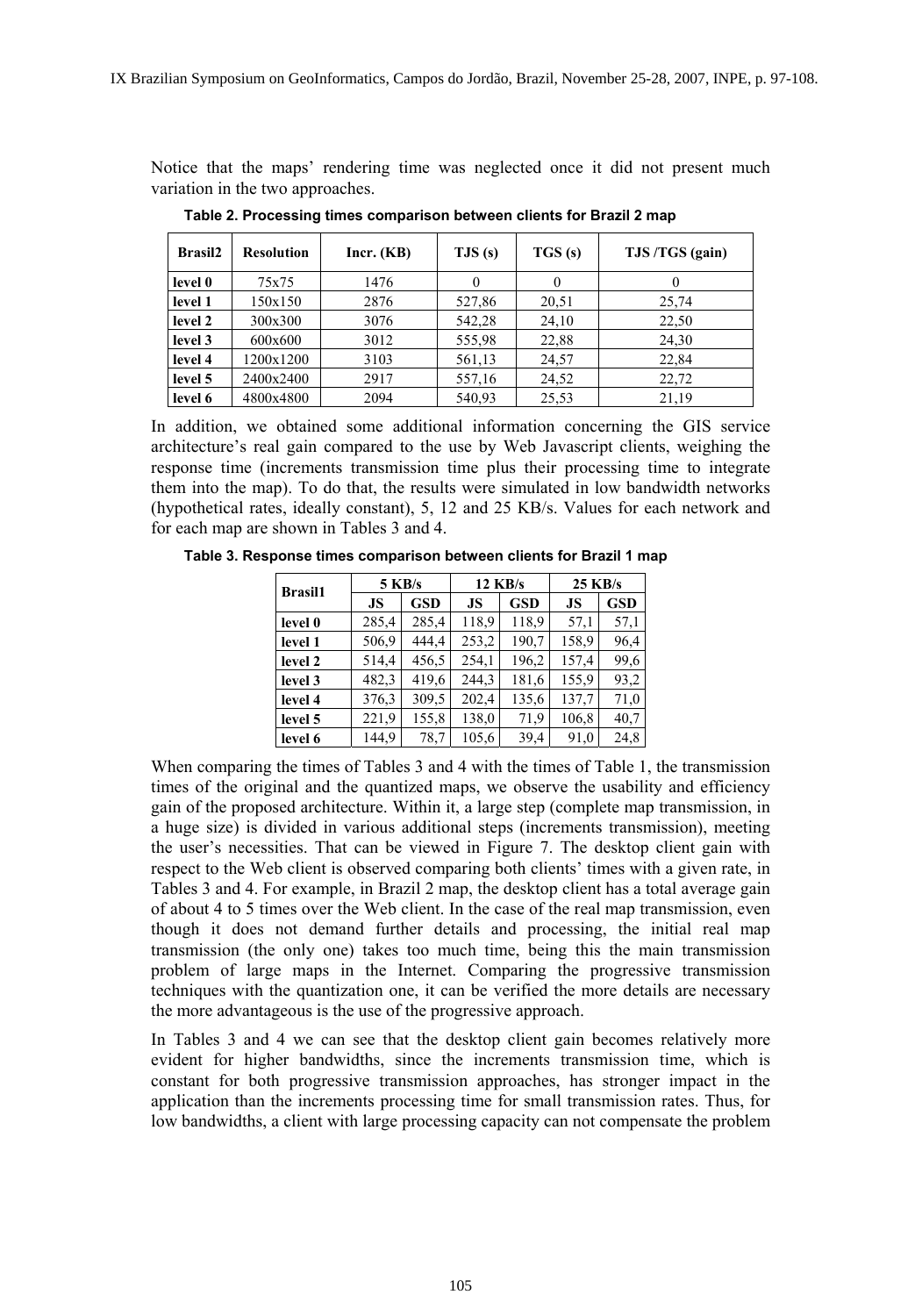of efficient data transmission, which is fairly obvious. On the other hand, the use of the progressive transmission technique (irrespectively of the client) for low bandwidths generates great efficiency in the system, for example, when comparing the progressive transmission method with the quantization technique.

|                | <b>Transmission + Processing Times</b> |            |           |            |           |            |  |
|----------------|----------------------------------------|------------|-----------|------------|-----------|------------|--|
| <b>Brasil2</b> | $5$ KB/s                               |            | $12$ KB/s |            | $25$ KB/s |            |  |
|                | JS                                     | <b>GSD</b> | JS        | <b>GSD</b> | JS        | <b>GSD</b> |  |
| level 0        | 295,2                                  | 295,2      | 123,0     | 123,0      | 59,0      | 59,0       |  |
| level 1        | 1103,1                                 | 595,7      | 767,5     | 260,2      | 642,9     | 135,5      |  |
| level 2        | 1157,5                                 | 639,3      | 798,6     | 280,4      | 665,3     | 147,1      |  |
| level 3        | 1158,4                                 | 625,3      | 807       | 273,9      | 676.5     | 143,4      |  |
| level 4        | 1181,7                                 | 645,2      | 819,7     | 283,1      | 685,2     | 148,7      |  |
| level 5        | 1140,6                                 | 607,9      | 800,2     | 267,6      | 673,8     | 141,2      |  |
| level 6        | 959,7                                  | 444,3      | 715,4     | 200        | 624,7     | 109,3      |  |

**Table 4. Response times comparison between clients for Brazil 2 map** 



**Figure 4. Transmission time comparison for Brazil 1 mp , at 25KB/s, using different approaches** 

From the tests and the proposed architecture, it was possible to observe some characteristics and advantages derived from the use of the GIS Services when implementing a Map Server with progressive transmission. A higher flexibility in the clients' implementation was reached in different platforms, irrespective of the used programming language. In addition, the asynchrony characteristic fits very well to the problem of progressive transmission: while the client waits for the images' details transmission, the client can perform other tasks in parallel, such as reception and processing of the previously received details. Another benefit derived from the use of Web Services is to provide the client with larger processing capacity by using desktop applications, compared to the scripts running in web browsers.

### **5. Conclusions and Future Work**

In this work was presented a GIS Services architecture for a map server that supports progressive transmission. It was illustrated the use of the Web Services in Geographical Information Systems so as to supply those systems with the advantages of Web Services, according to the Gis' specific characteristics. The proposed architecture of the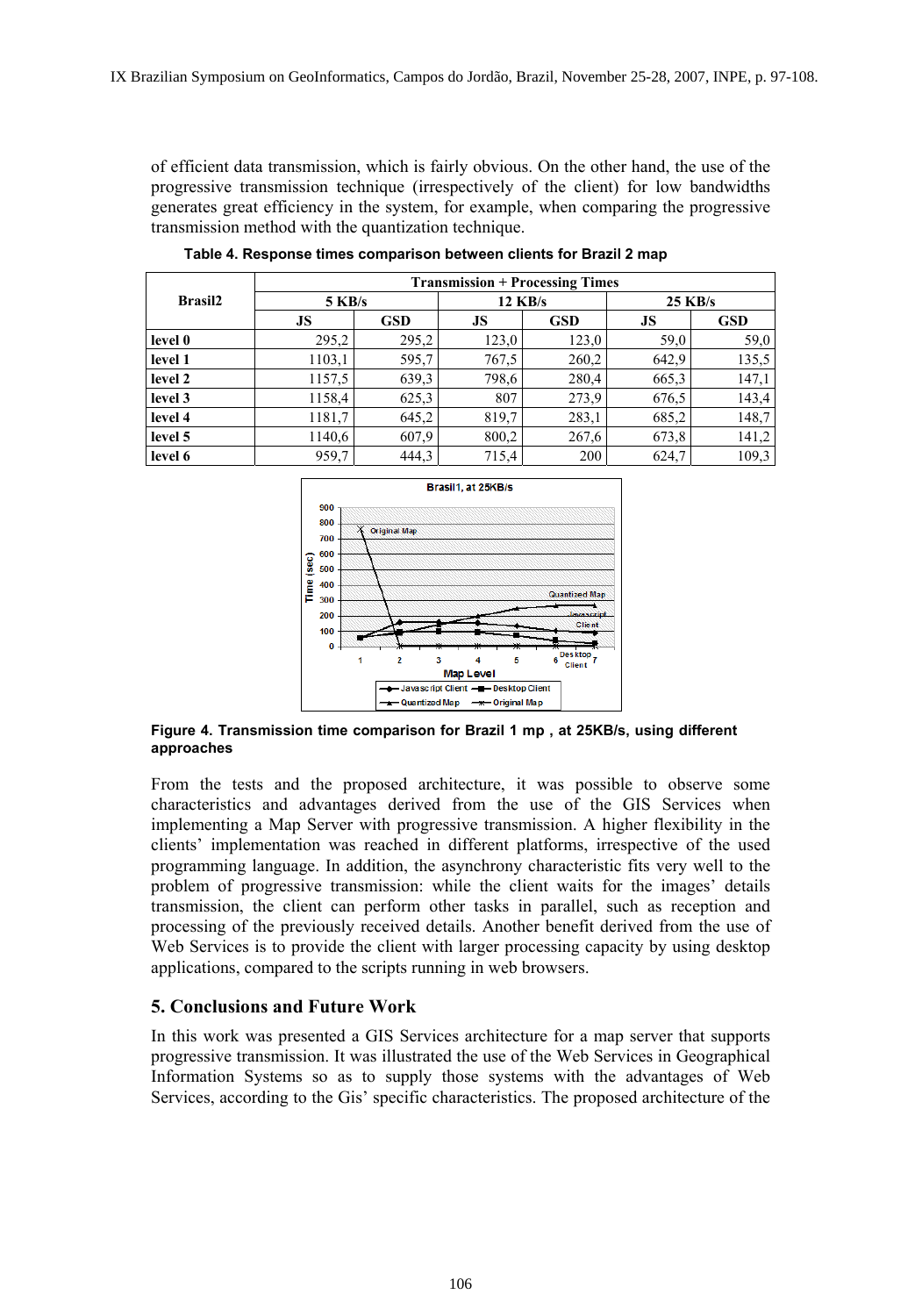progressive transmission GIS Service and its operation were illustrated and the Web service's methods were detailed.

The proposed architecture allows different clients to use vector maps, independently of platform or programming languages. Moreover, the characteristic of the progressive transmission provided better usability and better response time as the application client visualizes and interacts with the maps, mainly when low bandwidth is available.

The GIS Services' architecture allowed the implementation of a desktop client, and it was possible to compare the proposed architecture performance (based on GIS Services, desktop), with a Web Gis, which did not make so evident the gains got through progressive transmission due to the many DOM calls that updated the SVG map.

As future work, we expect to further extend the proposed GIS Services, including other techniques in the architecture, besides the Progressive Transmission, such as multiresolution and buffering, in order to enhance the system's efficiency and usability.

### **References**

- Alameh, N.: Chaining Geographic Information Web Services. IEEE Internet Computing, Vol. 07 (September 2003), pp. 22-29.
- Apache Axis. Available online at:http://ws.apache.org/axis/java/index.html. Last accessed on: July, 2007.
- Baptista, C. S., Silva, E. R., Leite Jr., F. L., Paiva, A. C.: iGIS: A framework for Web Mapping, Eighth East-European Conference on Advances in Databases and Information Systems. Budapest, Hungary,2004.
- Bertolotto, M., Egenhofer, M.: Progressive Vector Transmission, ACMGIS'99, p.152- 157.
- Bertolotto, M., Egenhofer, M.: Progressive Transmission of Vector Data over the World Wide Web. GeoInformatica 5(4):345-373, 2001
- Buttenfield, B.: Transmitting Vector Geospatial Data across the Internet. In: M. J. Egenhofer and D. M. Mark (editors), GIScience, 2002, LNCS, pp. 51-64, Berlin.
- Cecconi, A.: Integration of Cartographic Generalization and Multi-Scale Databases for Enhanced Web Mapping, Doctor Thesis, Zurich University, 2003.
- Costa, D. C., Paiva, A. C., Teixeira, M. M., Baptista, C. S., Silva, E. R.: A Progressive Transmission Scheme for Vector maps in low-bandwidth environments based on device rendering. 3rd International Workshop on Conceptual Modeling for Geographic Information Systems (CoMoGIS'06), ER2006, 2006
- Ferris, C., Farrell, J.: What Are Web Services, Communications of the ACM 46(6), 2003, p. 31
- Han, Q., Bertolotto, M.: A Multi-level Data Structure for Vector Maps, GIS'04, November 12-13, 2004, Washington, DC, USA, ACM 2004.
- Jeong, C. W., Yu, S. D., Kim, M. S., Chung, Y. J., Lee, J. W.: Development of LBS Application using GML. Research Center for Advanced LBS Technology of